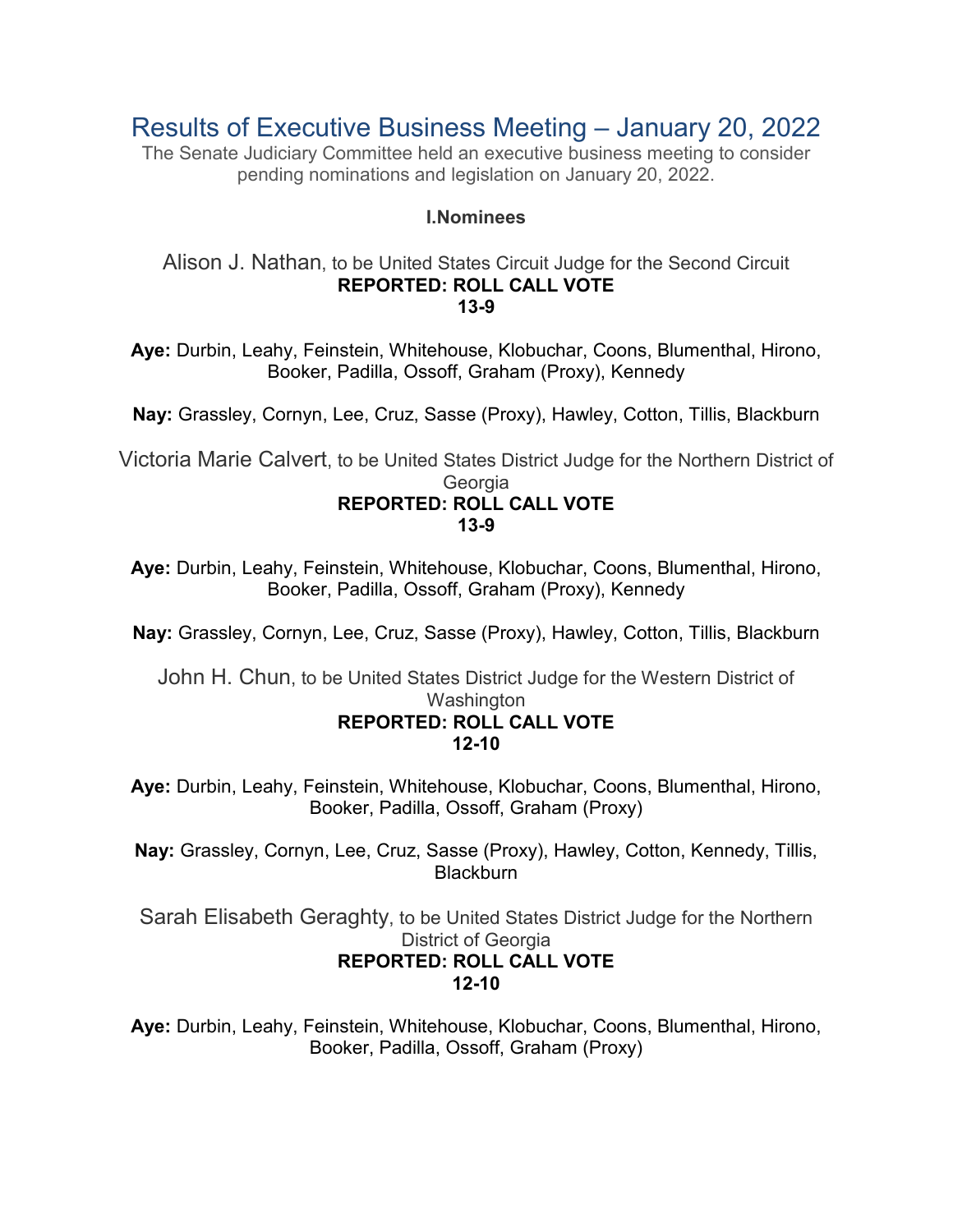**Nay:** Grassley, Cornyn, Lee, Cruz, Sasse (Proxy), Hawley, Cotton, Kennedy, Tillis, **Blackburn** 

#### Dale E. Ho, to be United States District Judge for the Southern District of New York **TIE VOTE ON MOTION TO FAVORABLY REPORT OUT OF COMMITTEE: ROLL CALL VOTE 11-11**

**Aye:** Durbin, Leahy, Feinstein, Whitehouse, Klobuchar, Coons, Blumenthal, Hirono, Booker, Padilla, Ossoff

**Nay:** Grassley, Graham (Proxy), Cornyn, Lee, Cruz, Sasse, Hawley, Cotton (Proxy), Kennedy, Tillis, Blackburn

#### Charlotte N. Sweeney, to be United States District Judge for the District of Colorado **TIE VOTE ON MOTION TO FAVORABLY REPORT OUT OF COMMITTEE: ROLL CALL VOTE 11-11**

**Aye:** Durbin, Leahy, Feinstein, Whitehouse, Klobuchar, Coons, Blumenthal, Hirono, Booker, Padilla, Ossoff

**Nay:** Grassley, Graham (Proxy), Cornyn, Lee, Cruz, Sasse, Hawley, Cotton (Proxy), Kennedy, Tillis, Blackburn (Proxy)

Hernan D. Vera, to be United States District Judge for the Central District of California

#### **TIE VOTE ON MOTION TO FAVORABLY REPORT OUT OF COMMITTEE: ROLL CALL VOTE 11-11**

**Aye:** Durbin, Leahy, Feinstein, Whitehouse, Klobuchar, Coons, Blumenthal, Hirono, Booker, Padilla, Ossoff

**Nay:** Grassley, Graham (Proxy), Cornyn, Lee, Cruz, Sasse, Hawley, Cotton (Proxy), Kennedy, Tillis, Blackburn (Proxy)

Georgette Castner, to be United States District Judge for the District of New Jersey **REPORTED: ROLL CALL VOTE 12-10**

**Aye:** Durbin, Leahy, Feinstein, Whitehouse, Klobuchar, Coons, Blumenthal, Hirono, Booker, Padilla, Ossoff, Graham (Proxy)

**Nay:** Grassley, Cornyn, Lee, Cruz, Sasse, Hawley, Cotton (Proxy), Kennedy, Tillis, Blackburn (Proxy)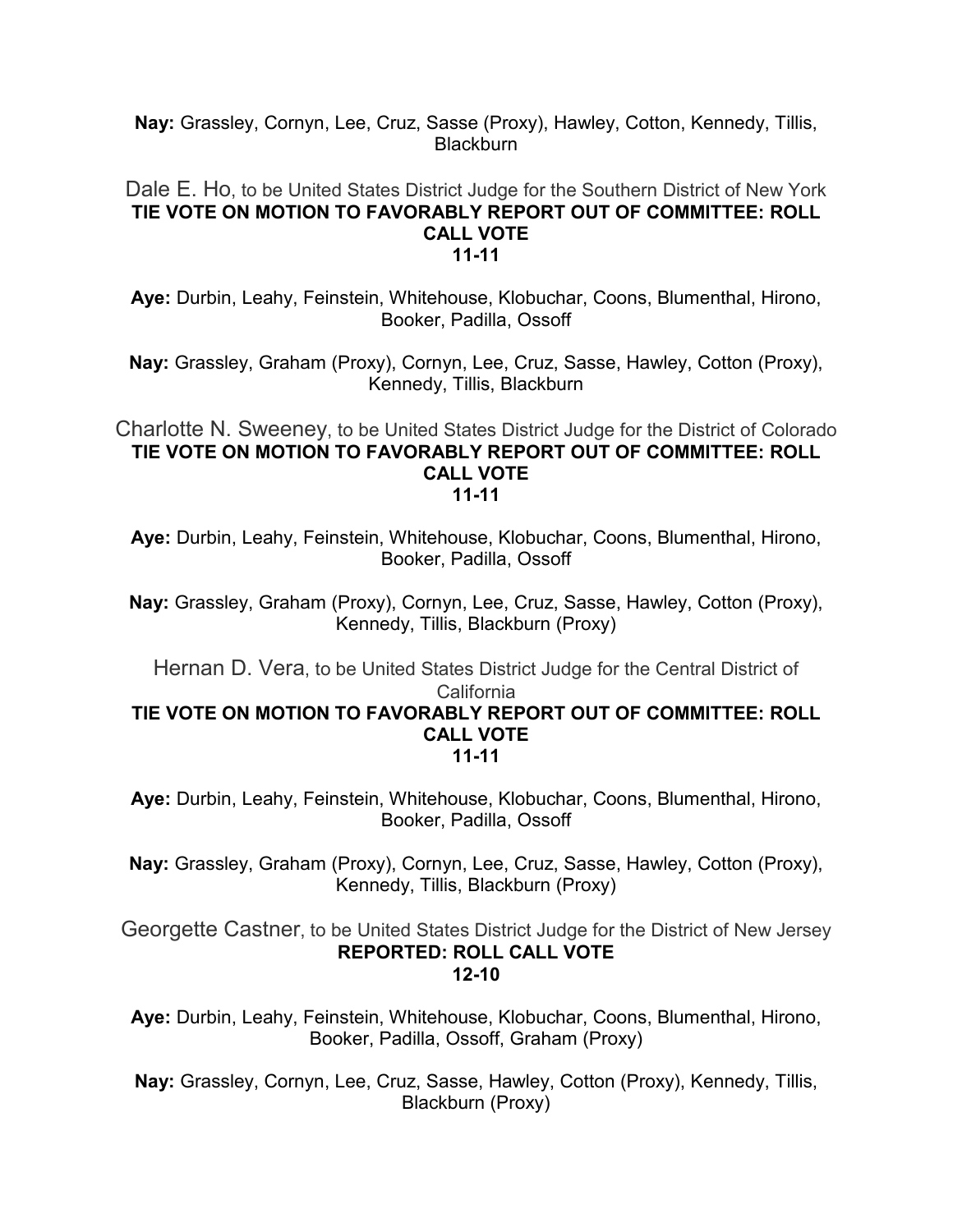# Ruth Bermudez Montenegro, to be United States District Judge for the Southern District of California **REPORTED: ROLL CALL VOTE 14-8**

**Aye:** Durbin, Leahy, Feinstein, Whitehouse, Klobuchar, Coons, Blumenthal, Hirono, Booker, Padilla, Ossoff, Grassley, Graham (Proxy), Tillis

**Nay:** Cornyn, Lee, Cruz, Sasse, Hawley, Cotton (Proxy), Kennedy, Blackburn (Proxy)

Julie Rebecca Rubin, to be United States District Judge for the District of Maryland **REPORTED: ROLL CALL VOTE 13-9**

**Aye:** Durbin, Leahy, Feinstein, Whitehouse, Klobuchar, Coons, Blumenthal, Hirono, Booker, Padilla, Ossoff, Graham (Proxy), Tillis

**Nay:** Grassley, Cornyn (Proxy), Lee, Cruz, Sasse, Hawley, Cotton (Proxy), Kennedy, Blackburn (Procy)

# Cristina D. Silva, to be United States District Judge for the District of Nevada **REPORTED: ROLL CALL VOTE 12-10**

**Aye:** Durbin, Leahy, Feinstein, Whitehouse, Klobuchar, Coons, Blumenthal, Hirono, Booker, Padilla, Ossoff, Graham (Proxy)

**Nay:** Grassley, Cornyn, Lee, Cruz, Sasse, Hawley, Cotton (Proxy), Kennedy, Tillis, Blackburn (Proxy)

Anne Rachel Traum, to be United States District Judge for the District of Nevada **REPORTED: ROLL CALL VOTE 12-10**

**Aye:** Durbin, Leahy, Feinstein, Whitehouse, Klobuchar, Coons, Blumenthal, Hirono, Booker, Padilla, Ossoff, Graham (Proxy)

**Nay:** Grassley, Cornyn, Lee, Cruz, Sasse, Hawley, Cotton (Proxy), Kennedy, Tillis, Blackburn (Proxy)

# **II.Bills**

S. 2992, American Innovation and Choice Online Act (Klobuchar, Grassley, Durbin, Graham, Blumenthal, Kennedy, Booker, Hirono, Hawley, Whitehouse)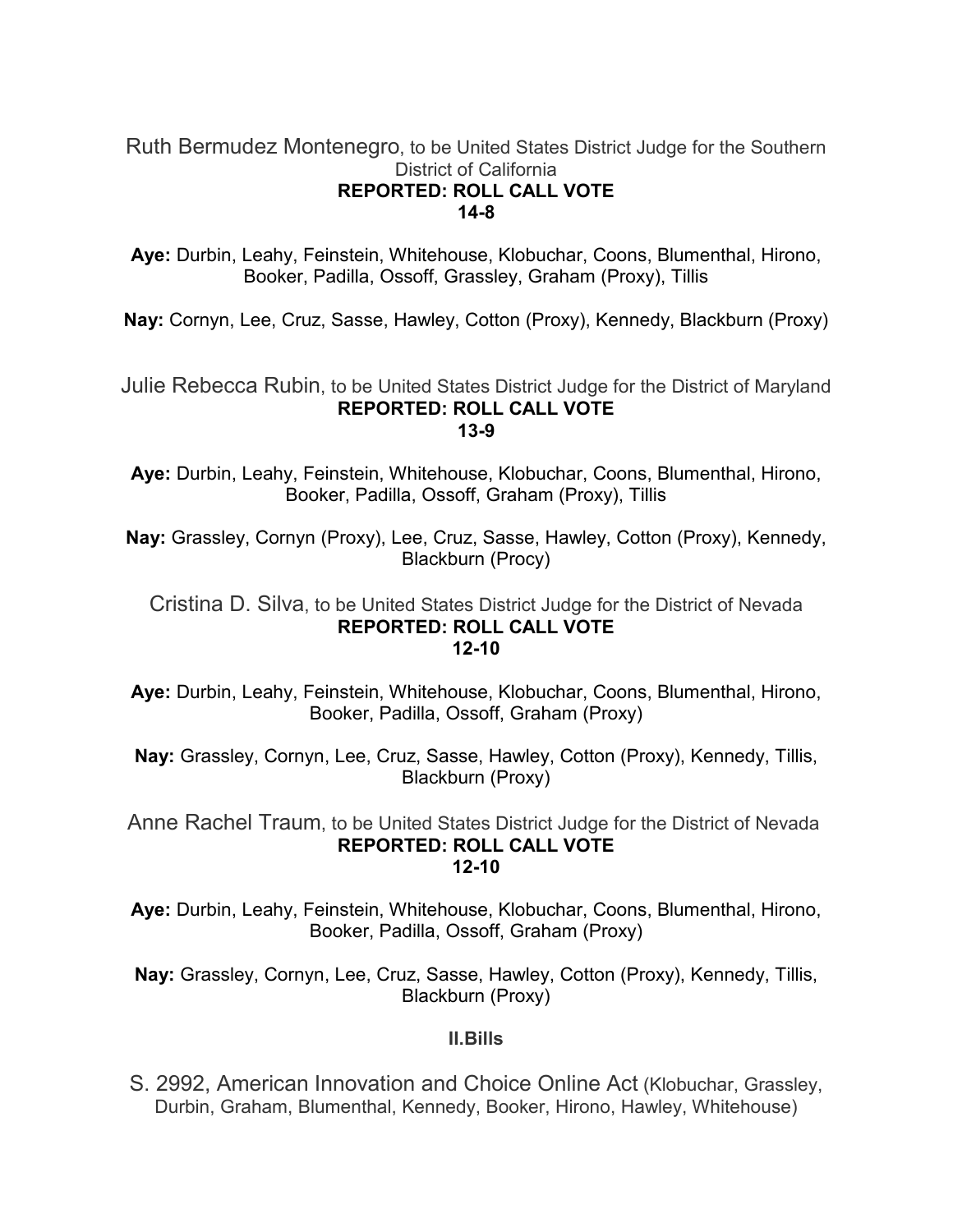#### **ORDERED REPORTED AS AMENDED: ROLL CALL VOTE 16-6**

**Aye:** Durbin, Leahy, Feinstein, Whitehouse, Klobuchar, Coons (Proxy), Blumenthal, Hirono, Booker, Padilla (Proxy), Ossoff, Grassley, Graham (Proxy), Cruz (Proxy), Hawley, Kennedy (Proxy)

**Nay:** Cornyn, Lee (Proxy), Sasse (Proxy), Cotton (Proxy), Tillis, Blackburn

# Managers Amendment SIL22100 **ADOPTED: VOICE VOTE**

# Cornyn Amendment SIL22205 **ADOPTED AS AMENDED: ROLL CALL VOTE 22-0**

**Aye:** Durbin, Leahy, Feinstein, Whitehouse, Klobuchar, Coons, Blumenthal, Hirono, Booker, Padilla, Ossoff, Grassley, Graham (Proxy), Cornyn, Lee, Cruz (Proxy), Sasse, Hawley, Cotton (Proxy), Kennedy, Tillis (Proxy), Blackburn

#### Klobuchar/Grassley Second-Degree to Cornyn SIL22205 **ADOPTED: ROLL CALL VOTE 13-9**

**Aye:** Durbin, Leahy, Feinstein, Whitehouse, Klobuchar, Coons, Blumenthal, Hirono, Booker, Padilla, Ossoff, Grassley, Hawley

**Nay:** Graham (Proxy), Cornyn (Proxy), Lee, Cruz (Proxy), Sasse, Cotton (Proxy), Kennedy, Tillis (Proxy), Blackburn

# Lee Amendment SIL22153 **FAILED: ROLL CALL VOTE 10-12**

**Aye:** Feinstein, Ossoff, Graham (Proxy), Cornyn, Lee, Cruz (Proxy), Sasse (Proxy), Cotton (Proxy), Tillis (Proxy), Blackburn (Proxy)

**Nay:** Durbin, Leahy (Proxy), Whitehouse, Klobuchar, Coons (Proxy), Blumenthal, Hirono, Booker, Padilla, Grassley, Hawley, Kennedy (Proxy)

> Ossoff Second-Degree to Lee Amendment SIL22153 **FAILED: ROLL CALL VOTE 3-19**

> > **Aye:** Leahy (Proxy), Feinstein, Ossoff